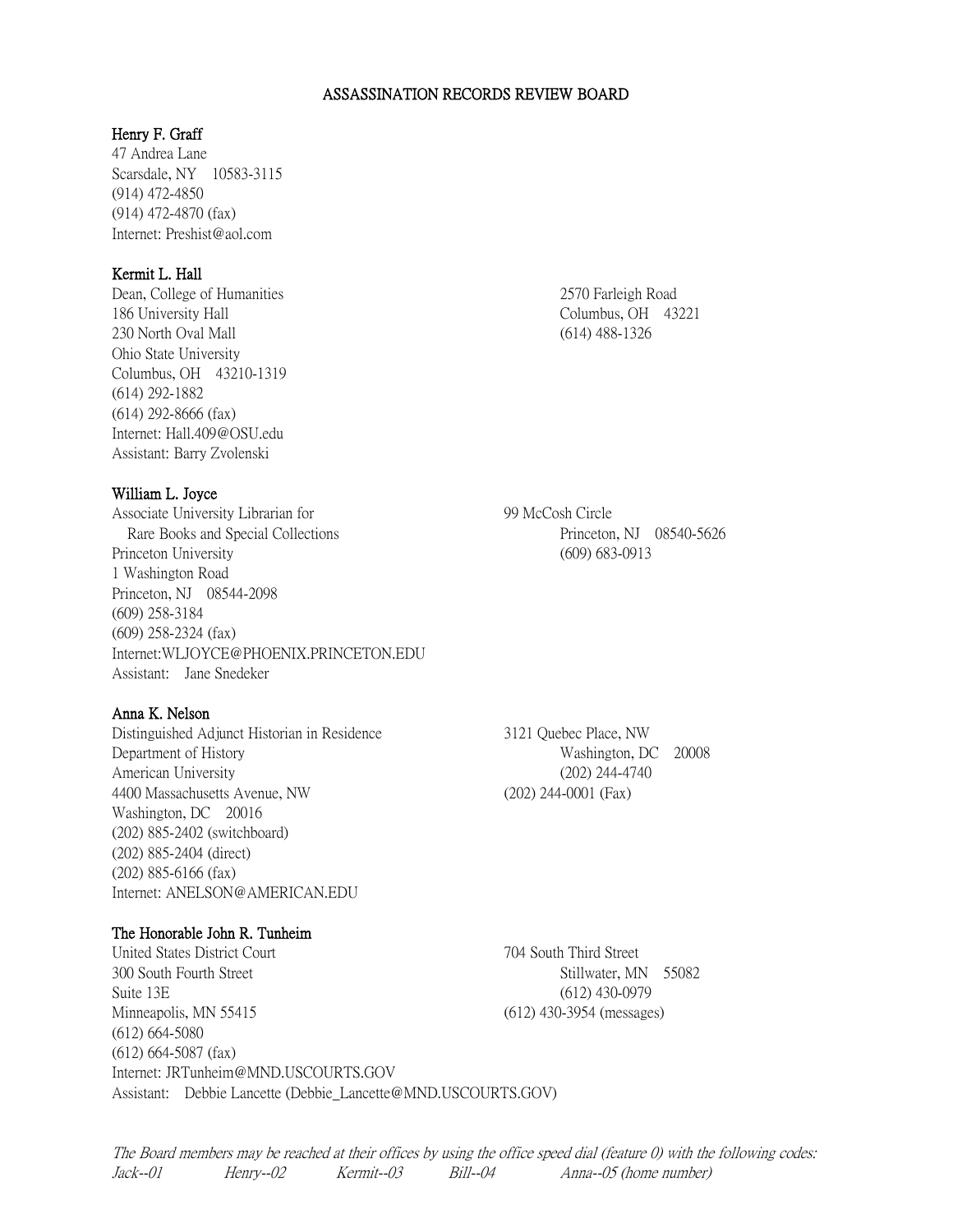When sending Internet from ARRB office finish address with @Internet@Interliant

Revised 4/6/98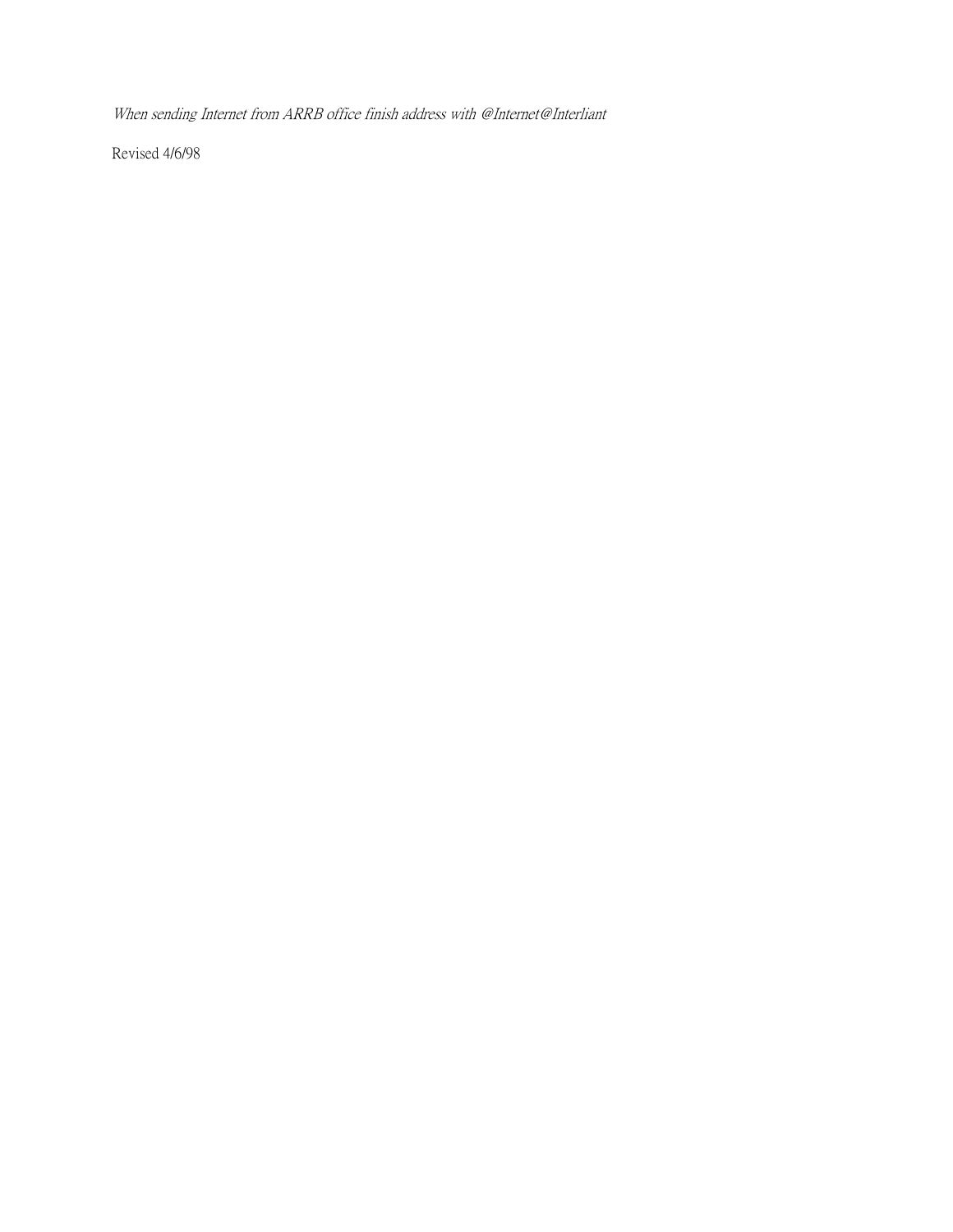## Assassination Records Review Board Senior Staff Addresses

### T. Jeremy Gunn

(202) 724-0088 ext. 226 1652 Wild Pine Way (202) 724-0457 (fax) Reston, VA 20194-5600 Internet: Jeremy\_Gunn@jfk-arrb.gov (703) 481-8196

# Thomas E. Samoluk

J.W. McCormick Building 62 Sunset Rock Road Room 426 Andover, MA 01810 Post Office Square (508) 475-7842 Boston, MA 02109 (508) 349-1983 (Cape) (617) 223-9038 (617) 223-9289 (fax) (Tues-Thurs in ARRB DC office ext. 227) Internet: Tom\_Samoluk@jfk-arrb.gov

## Tracy J. Shycoff

(202) 724-0088 ext. 233 12804 Beaverdale Lane (202) 724-0457 (fax) Bowie, MD 20714 Internet: Tracy\_Shycoff@jrk-arrb.gov (301) 464-1789